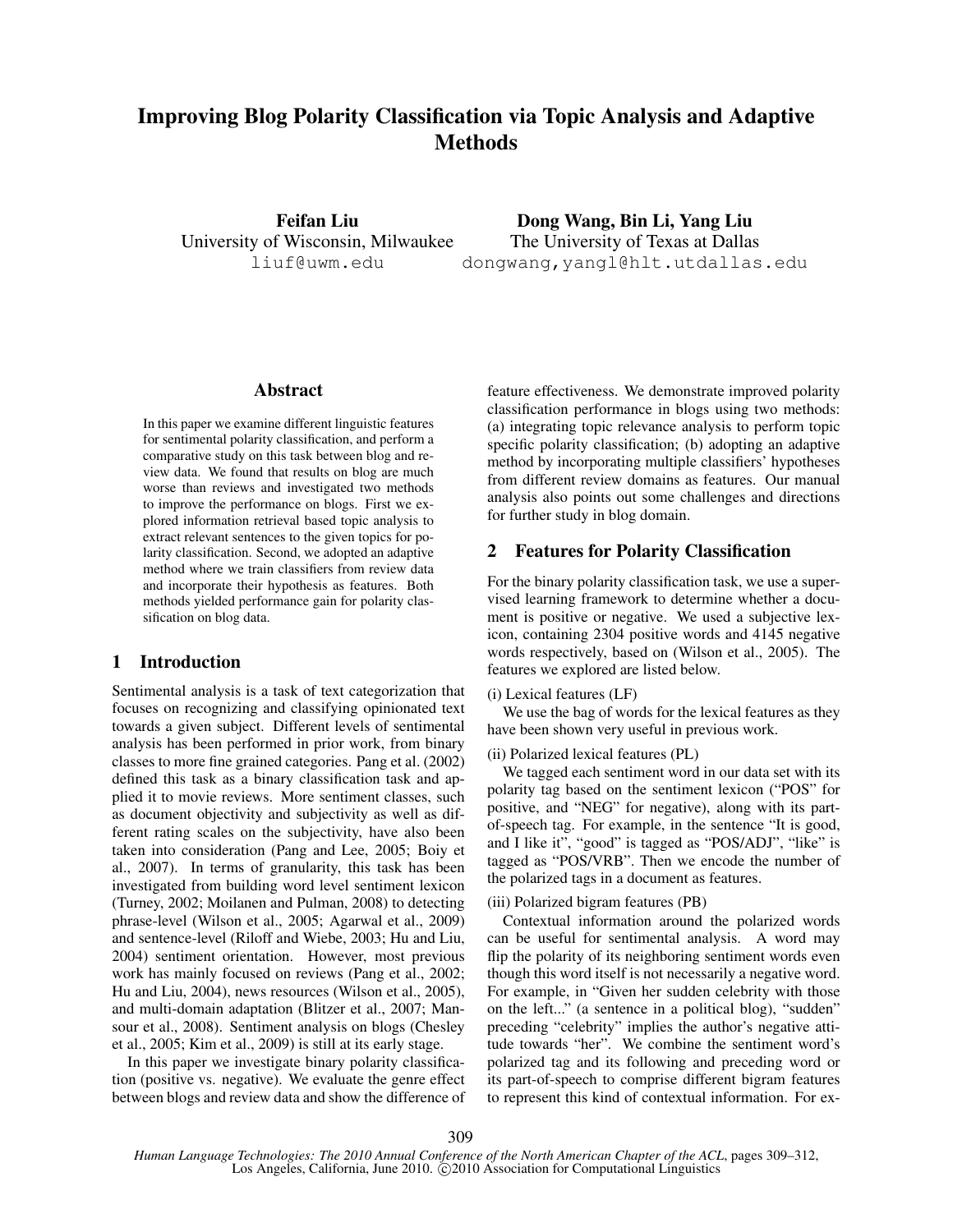ample, in "I recommend this.", "recommend" is a positive verb, denoted as "POS/VRB", and the bigram features including this tag and its previous word "I" are "I POS/VRB" and "pron POS/VRB".

### (iv) Transition word features (T)

Transition words, such as "although", "even though", serve as function words that may change the literal opinion polarity in the current sentence. This information has not been widely explored for sentiment analysis. In this study, we compiled a transition word list containing 31 words. We use the co-occurring feature between a transition word and its nearby content words (noun, verb, adjective and adverb) or polarized tags of sentiment words within the same sentence, but not spanning over other transition words. For example, in "Although it is good", we use features like "although is", "although good" and "although\_POS/ADJ", where "POS/ADJ" is the PL feature for word "good".

# 3 Feature Effectiveness on Blogs and Reviews

The blog data we used is from the TREC Blog Track evaluation in 2006 and 2007. The annotation was conducted for the 100 topics used in the evaluation (blogs are relevant to a given topic and also opinionated). We use 6,896 positive and 5,300 negative blogs. For the review data, we combined multiple review data sets from (Pang et al., 2002; Blitzer et al., 2007) together. It contains reviews from movies and four product domains (kitchen, electronics, books, and dvd), each of which has 1000 negative and 1000 positive samples. For the data without sentence information (e.g., blog data, some review data), we generated sentences using the maximum entropy sentence boundary detection tool<sup>1</sup>. We used  $TnT$  tagger to obtain the part-of-speech tags for these data sets.

For classification, we use the maximum entropy classifier<sup>2</sup> with a Gaussian prior of 1 and 100 iterations in model training. For all the experiments below, we use a 10-fold cross validation setup and report the average classification accuracy. Table 1 shows classification results using various feature sets on blogs and review data. We keep the lexical feature (LF) as a base feature, and investigate the effectiveness of adding more different features. We used Wilcox signed test for statistical significance test. Symbols "†" and "§" in the table indicate the significant level of 0.05 and 0.1 respectively, compared to the baseline performance using LF feature setup.

For the review domain, most of the feature sets can significantly improve the classification performance over the baseline of using "LF" features. "PB" features yielded more significant improvement than "PL" or "T" feature categories. Combining "PL" and "T" features resulted in some slight further improvement, achieving the best ac-

| <b>Feature Set</b> | <b>Blogs</b> | Reviews              |
|--------------------|--------------|----------------------|
| LF                 | 72.07        | 81.67                |
| $LF+PL$            | 70.93        | 81.93                |
| $LF+PB$            | 72.44        | 83.62+               |
| $LF+T$             | 72.17        | 81.76                |
| $LF+PL+PB$         | 70.81        | $83.61$ <sup>+</sup> |
| $LF+PL+T$          | 72.74        | $82.13\%$            |
| $LF+PB+T$          | 72.29        | 83.73 <sup>†</sup>   |
| $LF+PL+PB+T$       | 71.85        | 83.94†               |

Table 1: Polarity classification results (accuracy in %) using different features for blogs and reviews.

curacy of 83.94%. We notice that incorporating our proposed transition feature (T) always achieves some gain on different feature settings, suggesting that those transition features are useful for sentimental analysis on reviews.

From Table 1, we can see that overall the performance on blogs is worse than on the review data. We hypothesize this may be due to the large variation in terms of contents and styles in blogs. Regarding the feature effectiveness, we also observe some differences between blogs and reviews. Adding the polarized bigram feature and transition feature (PB and T) individually can yield some improvement; however, adding both of them did not result in any further improvement – performance degrades compared to LF+PB. Interestingly, although "PL" feature alone does not seem to help, by adding "PL" and "T" together, the performance achieved the best accuracy of 72.74%. We also found that adding all the features together hurts the performance, suggesting that different features interact with each other and some do not combine well (e.g., PB and T features). In addition, all the improvements here are not statistically significant.

Note that for the blog data, we randomly split them for the cross validation experiments regardless of the queries. In order to better understand whether the poor results on blog data is due to the effect of different queries, we performed another experiment where for each query, we randomly divided the corresponding blogs into training and test splits. Only 66 queries were kept for this experiments – we did not include those queries that have fewer than 10 relevant blogs. The results for the query balanced split on blogs are shown in Figure 1. We also include results for the five individual review data sets in order to see the topic effect. We present results using four representative feature sets chosen according to Table 1. For the review data, we notice some difference across different data sets, suggesting their inherent difference in terms of task difficulty. We observe slight performance increase for some feature sets using the query balanced setup for blog data, but overall it is still much worse than the review data. This shows that the query unbalanced training/test split does not explain the performance gap between blogs and reviews. This is consistent with (Zhang et al., 2007) that found that a query-independent classifier performs even better than query-dependent one. We expect that the

<sup>1</sup>http://stp.ling.uu.se/˜gustav/java/classes/MXTERMINATOR.html

<sup>&</sup>lt;sup>2</sup>http://homepages.inf.ed.ac.uk/s0450736/maxent\_toolkit.html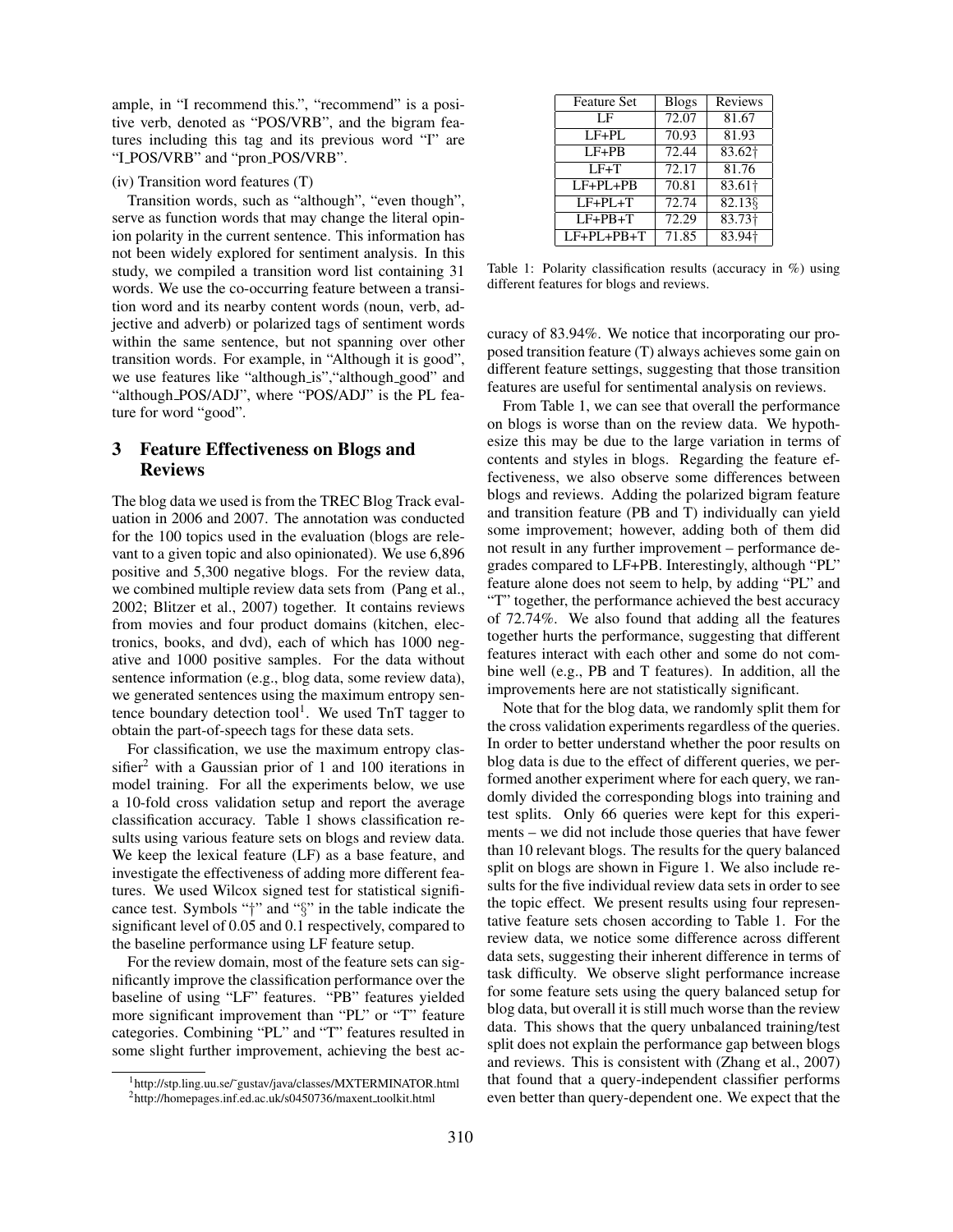query unbalanced setup is more realistic, therefore, in the following experiments, we continue with this setup.



Figure 1: Polarity classification results on query balanced blog data and five individual review data sets.

# 4 Improving Blog Polarity Classification

To improve the performance of polarity classification on blogs, we propose two methods: (a) extract only topicrelevant segments from blogs for sentiment analysis; (b) apply adaptive methods to leverage review data.

#### 4.1 Using topic-relevant blog context

Generally a review is written towards one product or one kind of service, but a blog may cover several topics with possibly different opinions towards each topic. The blog data we used is annotated based on some specific topics in the TREC Blog Track evaluation. Take topic 870 in the data as an example, "Find opinions on alleged use of steroids by baseball player Barry". There is one blog that talks about 5 different baseball players in issues of using steroids. Since the reference opinion tag of a blog is determined by polarity towards the given query topic, it might be confusing for the classifier if we use the whole blog to derive features. Recently topic analysis has been used for polarity classification (Zhang et al., 2007; Titov and McDonald, 2008; Wiegand and Klakow, 2009). We take a different approach in this study.

In order to obtain a topic-relevant context, we retrieved the top 10 relevant sentences corresponding to the given topic using the Lemur toolkit<sup>3</sup>. Then we used these sentences and their immediate previous and following sentences for feature extraction in the same way as what we did on the whole blog. In addition to using all the words in the relevant context, we also investigated using only content words since those are more topic indicative than function words. We extracted content words (nouns, verbs, adjectives and adverbs) from each blog in their original order and apply the same feature extraction process as for using all the words.

Table 2 shows the blog polarity classification results using the whole blog vs. relevant context composed of all the words or only content words. For the significance test, the comparison was done for using relevant context with all the words vs. using the whole blog; and using content words only vs. using all the words in relevant context. Each comparison was with respect to the same feature setup. We observe improved polarity classification performance when using sentence retrieval based topic analysis to extract relevant context. Using all the words in the topic relevant context, all the improvements compared to using the original entire blog are statistically significant at the level of 0.01. We also notice that unlike on the entire blog document, the "PL" features contribute positively when combined with "LF". All the feature settings with "PL" perform very well. The best accuracy of 75.32% is achieved using feature combination of "LF+PL" or "LF+PL+T". This suggests that polarized lexical features suffered from the off-topic content when using the entire blog and are more useful within contexts of certain topics.

When using content words only, we observe consistent gain across all the feature sets. Three feature settings, "LF+PB","LF+T" and "LF+PL+PB+T", achieve statistically significant further improvement (compared to using all the words of relevant contexts). The best accuracy (75.6%) is achieved by using the "LF+PB" features.

| <b>Feature Set</b> | Whole | <b>Relevant Context</b> |               |
|--------------------|-------|-------------------------|---------------|
|                    | Blog  | All Words               | Content Words |
| LF                 | 72.07 | 74.92†                  | 75.14         |
| $LF+PL$            | 70.93 | 75.32 <sup>+</sup>      | 75.34         |
| $LF+PB$            | 72.44 | 75.03+                  | 75.6†         |
| $LF+T$             | 72.17 | 75.01+                  | 75.358        |
| $LF+PI+PB$         | 70.81 | 75.27 <sup>+</sup>      | 75.35         |
| $LF+PL+T$          | 72.74 | $75.32+$                | 75.41         |
| $LF+PB+T$          | 72.29 | $75.17+$                | 75.42         |
| $LF+PL+PB+T$       | 71.85 | 75.21 <sup>†</sup>      | 75.458        |

Table 2: Blog polarity classification results (accuracy in  $\%$ ) using topic relevant context composed of all the words or only content words.

### 4.2 Adaptive methods using review data

Domain adaptation has been studied in some previous work (e.g., (Blitzer et al., 2007; Mansour et al., 2008)). In this paper, we evaluate two adaptive approaches in order to leverage review data to improve blog polarity classification. In the first approach, in each of the 10-fold cross-validation training, we pool the blog training data (90% of the entire blog data) together with all the review data from 5 different domains. In the second method, we augment features with hypotheses obtained from classifiers trained using other domain data. Specifically, we first trained 5 classifiers from 5 review domain data sets respectively, and encoded the hypotheses from different classifiers as features for blog training (together with the original features of the blog data). Results of these two approaches are shown in Table 3. We use the topic rele-

<sup>3</sup>http://www.lemurproject.org/lemur/